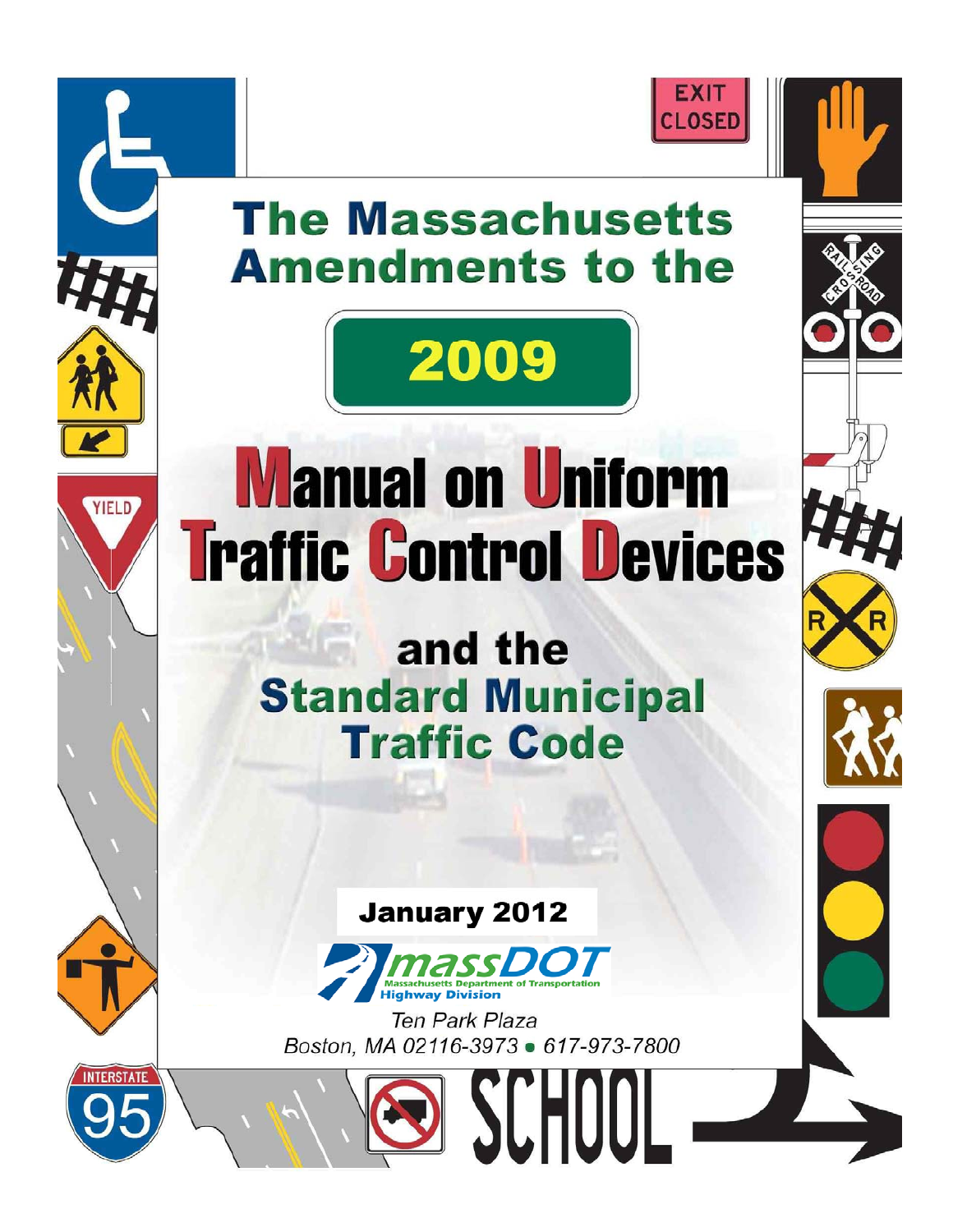- (2) After the speed zones, proposed by the local authorities, are reviewed by the Department, they are returned to the municipality for formal adoption by the rule-making body. During this time, the municipality is responsible for any and all hearings required for adoption.
- (3) Upon receipt of notice of formal adoption by the municipality, the Department, acting jointly with the Registry, will certify and approve.
- (4) Certified regulation is returned to municipality.
- (5) Official Speed Limit signs may then be installed in accordance with the specific provisions of the approved speed regulation.
- (6) The Special Speed Regulation is then enforceable against violators.

## **Section 10A-9 Heavy Commercial Vehicle Exclusion**

A truck exclusion from a municipal way may be authorized provided a suitable alternate route is available. The alternate route shall have an effective width and pavement structure which can safely accommodate the additional truck traffic. In addition the alternate route must meet one of the following conditions:

(1) Lie wholly within the community making application,

(2) Lie partially in an adjacent community but only on State Highway, or

(3) Lie partially in an adjacent community but have the adjacent community's written approval.

Numbered routes are ineligible for heavy commercial vehicle exclusions, per Board of Commissioners, November 22, 1995.

An engineering study, as outlined in the Data requested below, must be made. In addition, one or more of the following may be sufficient justification for truck exclusion:

## **1**. **Warrants**

- A. A volume of heavy commercial vehicles, which usually is in the range of five (5) to eight (8) percent, reduces the utilization of the facility and is cause for a substantial reduction in capacity or safety.
- B. The condition of the pavement structure of the route to be excluded indicates that further repeated heavy wheel loads will result in severe deterioration of the roadway. (subject to Department review)
- C. Notwithstanding the foregoing, in certain instances where land use is primarily residential in nature and a municipality has requested exclusion only during hours of darkness, a specific night exclusion may be granted.